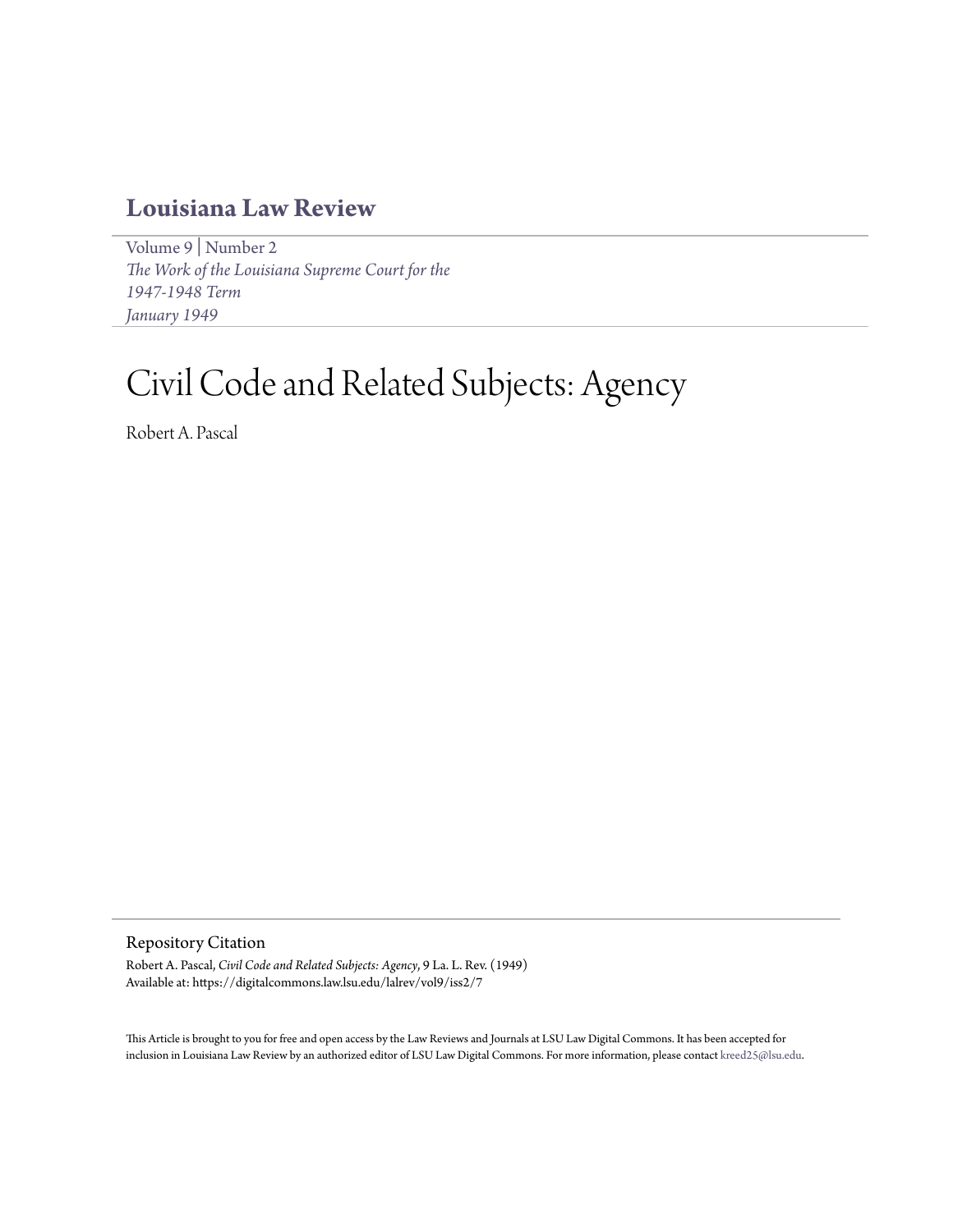the district court had no jurisdiction to entertain a *habeas* corpus proceeding for custody of a child once proceedings for adoption had begun in juvenile court. The decision should not be construed to have a broader meaning. It does not deny the jurisdiction of the district court as long as the child is not in "custodia legis" and legally subject to the jurisdiction of the juvenile court under the adoption acts. The recent case of *State ex rel*. *Simpson v. Salter,55* as a matter of fact, was distinguished on that basis. The court explained that in the *Salter* case the district court had been permitted to entertain the habeas corpus proceedings because the petitioning parent demonstrated she had not legally surrendered the child and, therefore, that the juvenile court was without right to proceed with the adoption proceedings filed therein.

### *Interdiction*

In the *Interdiction* of *Maestri6* the annual account filed by the curator and approved by the undercurator was opposed by two nieces and a nephew of the interdict. The supreme court ruled these relatives were without right of action, having no "real and actual interest" as required by Article 15 of the Code of Practice. The underlying reason for the decision, however, seems to have been the possibility of the interdict or his heirs contesting the matter on the rendition of the final account. This proposition appears clearly enough from Articles 356 and 357 of the Civil Code, the former attributing only *prima* facie correctness to homologated annual accounts and the latter requiring a final accounting with the interdict at the end of the curatorship.

#### **AGENCY**

#### *Robert A. Pascal\**

The fiduciary obligations of a mandatary both under a specific mandate and independently thereof were considered in *Robinson v. Thompson.'* In December 1939 plaintiff gave defendant authority to sell her shares of stock in the Item Company, Limited, "on the same basis as he sells his own." In June 1941 defendant requested "additional authority" to sell the stock, whereupon plaintiff wrote defendant giving him "full authority

**<sup>55. 212</sup> La. 918, 31** So.(2d)'163 **(1947). 56. 213 La. 313, 34 So.(2d) 790 (1948).**

**<sup>\*</sup>Assistant Professor of Law, Louisiana State University.**

<sup>1. 212</sup> La. 186, 31 So. (2d) 734 (1947).